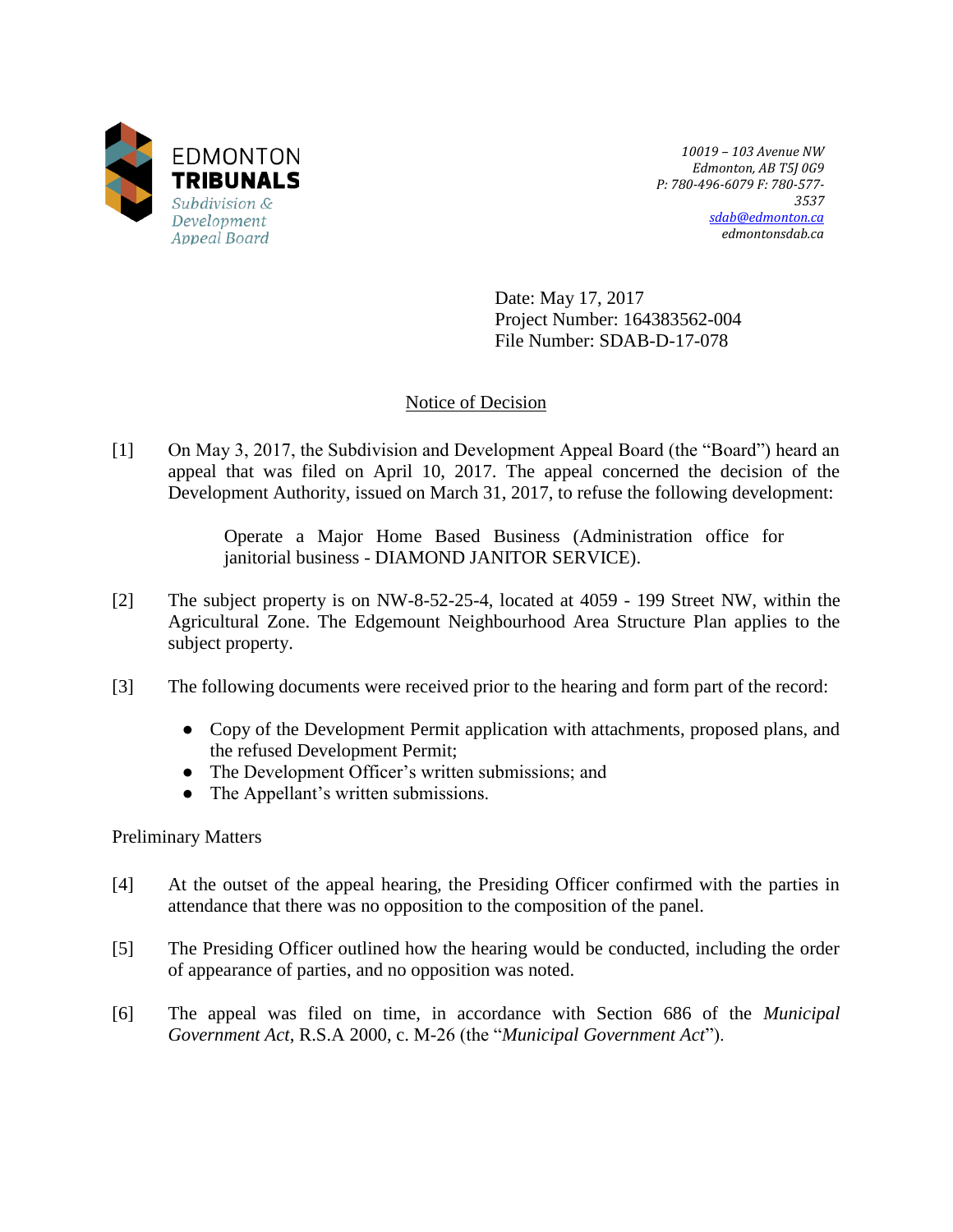#### Summary of Hearing

- *i) Position of the Appellant, Mr. M. Elossais*
- [7] Mr. Elossais was accompanied by Mr. J. Dallin who was acting as a consultant to Mr. Elossais.
- [8] Mr. Elossais has been operating a janitorial business since 1988 out of an office and warehouse in the City. With the downturn in the economy and the loss of a long term contract, he began working out of his home in 2013. Initially, he had a permit for a Minor Home Based Business.
- [9] In June of 2016, he purchased two large commercial trucks as an addition to his business to allow him to transfer janitorial equipment. As a result, he received a request from the City to apply for a Major Home Based Business. He complied with this request, but his application was refused.
- [10] The Development Officer advised him to park the commercial trucks off-site in an authorized rental area, but Mr. Elossais does not feel this should be necessary. His property is very large (8 acres) with only one close neighbour to the south. This neighbour has provided a letter in support of Mr. Elossais' application.
- [11] The current access to the property (199 Street) is only used by himself and the neighbour to the south. 199 Street is blocked beyond the access point to the southerly neighbours' property. Two Google aerial photos contained in his written submission were reviewed to show the Board where his property is located in relation to the major roads in the area. There is a green belt to the east, an empty field to the west, and the neighbour and future residential development to the south.
- [12] 199 Street will eventually be relocated when residential development starts to the west, but construction has not yet begun and approval could take a few years. He is currently in negotiations with the City to buy half of the current road. He pointed out the future route of 199 Street and stated that the City cannot cut off access to his property.
- [13] The Development Officer's conditions of approval were reviewed by the Appellants. Mr. Elossais is in agreement with all of the conditions other than wanting a relaxation to allow the two commercial vehicles to be parked on his property. The vehicles are screened on the west by trees and no one ever drives past the property. They can only be seen from Lessard Road which is about 500 metres away and from the Anthony Henday. He likened his situation to the many people in the City who park gravel trucks on their property overnight.
- [14] The flatbed trailer on his property is used for personal use only and is not associated with the business.
- [15] There is no sign advertising the business nor is there any advertising on the trucks.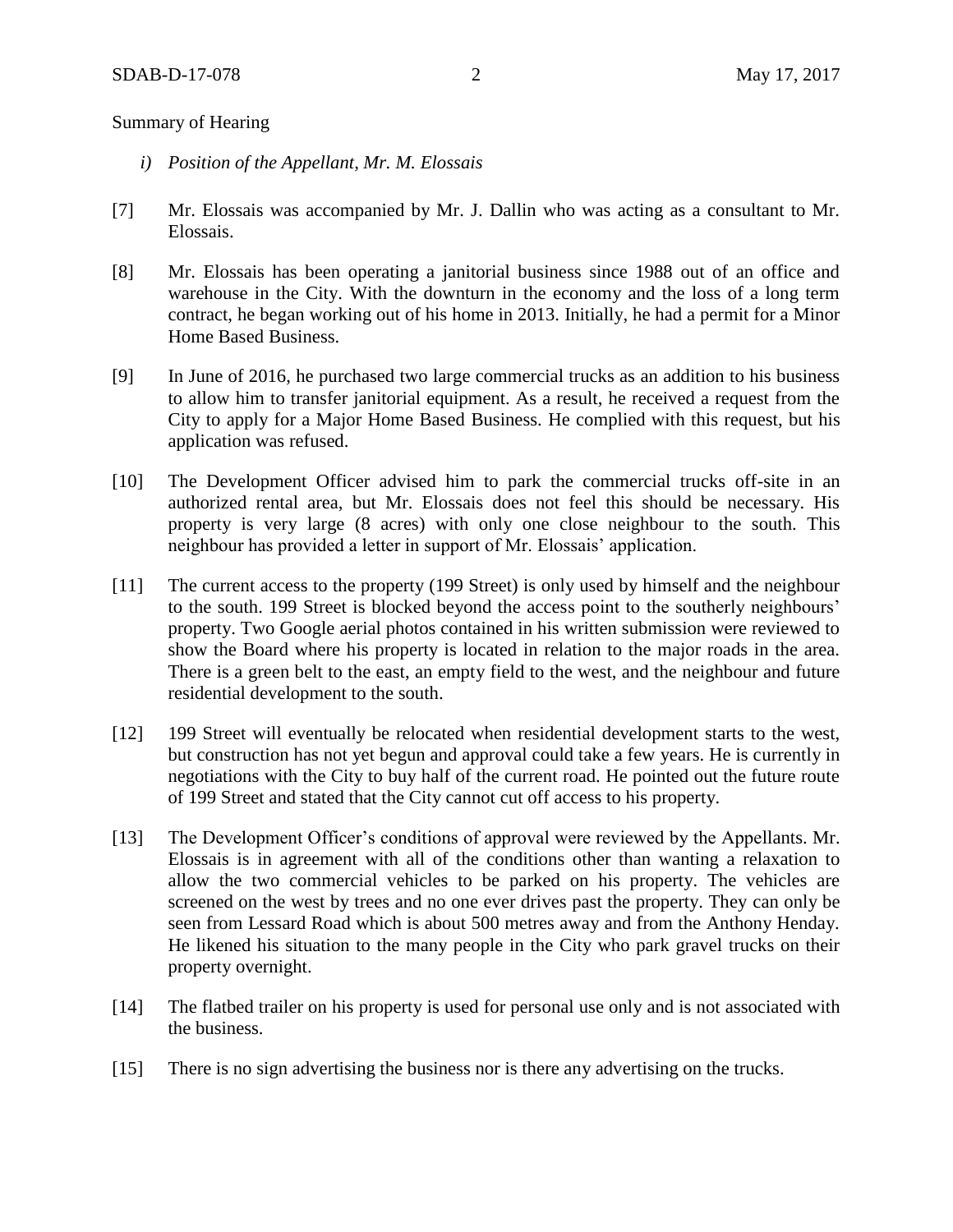- [16] No employees work on the site. One staff member comes to the property to pick up one of the trucks in the morning and returns it in the evening.
- [17] Cleaning supplies are stored at the property inside of the garage.
- [18] He confirmed that seven recreational vehicles are parked on the site but are not related to any business activity. He personally owns three of the recreational vehicles and the others are owned by family members.
	- *ii) Position of the Development Officer, Ms. H.Vanderhoek*
- [19] Ms. Vanderhoek answered questions from the Board.
- [20] A person would be permitted to own and park similar vehicles for personal use in an Agricultural Zone. Personal vehicles are not regulated.
- [21] This business was changed from a Minor to a Major Home Based Business because the scale of operation increased.
- [22] Ms. Vanderhoek is not aware if a complaint was received. She is only aware there was an inquiry from a City Councillor.
- [23] There is no issue with the flatbed trailer if it is just for personal use.
- [24] Although one of the vehicles is over 4,600 kilograms, she did not use the weight as a reason for refusal as Section 45 of the *Edmonton Zoning Bylaw* applies to Residential Zones. The subject site is not in a Residential Zone. In this case, the trucks are incompatible with an Agricultural Zone and outdoor storage is not permitted for a Home Based Business.
- [25] The application was not circulated to Transportation for comments as the Development Officer refused the application for the permit.
- [26] She is aware that 199 Street is to be re-located but was not able to confirm the exact route it will follow.
- [27] She believes this agricultural parcel will be re-zoned in the future, but she is aware of no current plan to rezone.
	- *iii) Rebuttal of the Appellant*
- [28] Even if Section 45 of the *Edmonton Zoning Bylaw* did apply to the subject site, the larger truck would still be compliant because 5 tons is less than the 4,600 kilograms maximum weight.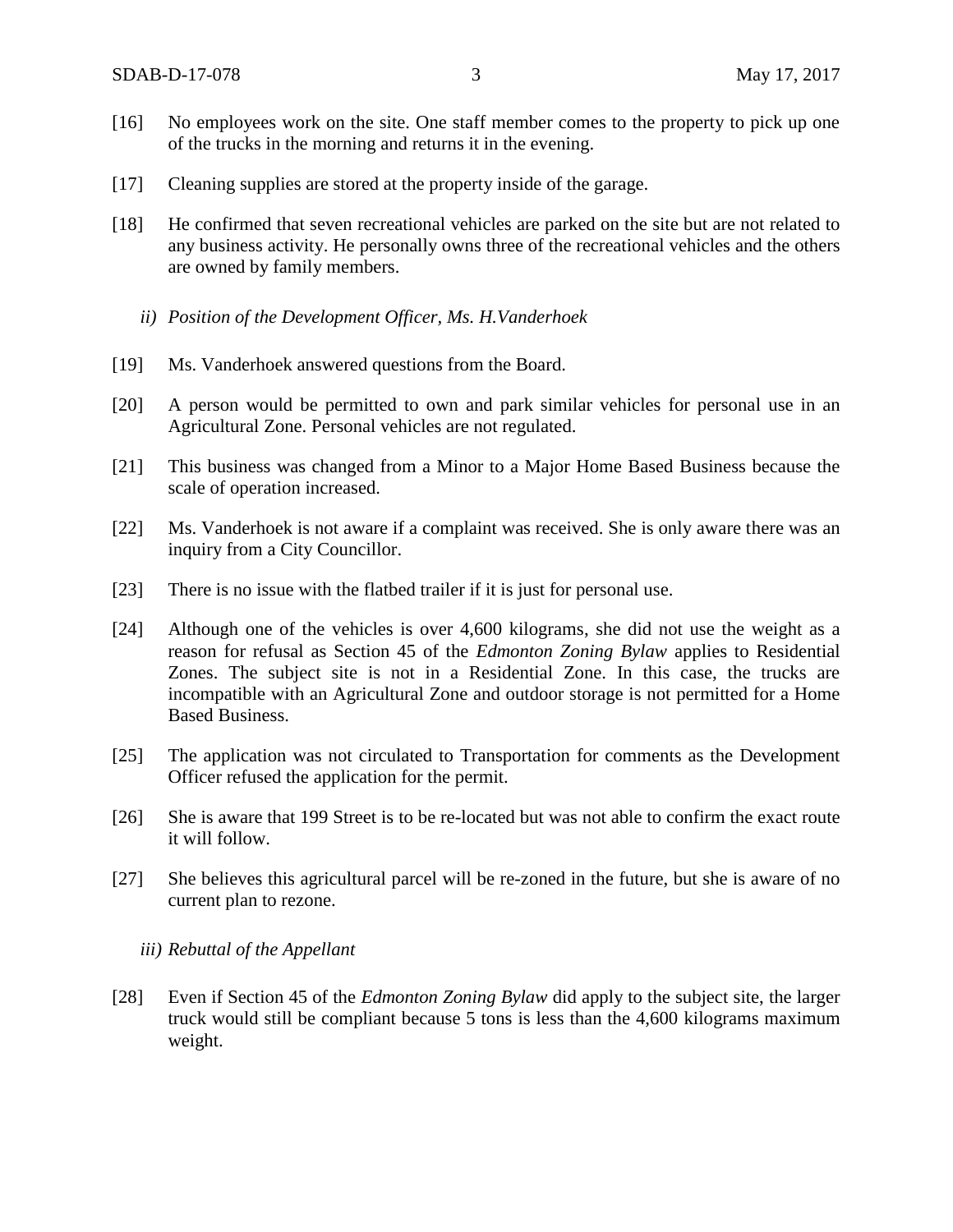Decision

- [29] The appeal is ALLOWED and the decision of the Development Authority is REVOKED. The development is GRANTED as applied for to the Development Authority, subject to the following CONDITIONS:
	- 1. The business owner must live at the site. The business use must be secondary to the residential use of the building and shall not change the residential character of the Dwelling or Accessory Building (Section 7.3(7)).
	- 2. There shall be no exterior display or advertisement other than an identification plaque or sign a maximum of 20 centimeters (8 inches) x 30.5 centimeters (12 inches) in size located on the dwelling (Section 75.1).
	- 3. The Major Home Based Business shall not generate pedestrian or vehicular traffic, or parking, in excess of that which is characteristic of the Zone in which it is located (Section 75.3).
	- 4. The number of non-resident employees or business partners working on-site shall not exceed two at any one time. (Section 75.4).
	- 5. The site shall not be used as a daily rendezvous for employees or business partners.
	- 6. Indoor storage related to the business activity shall be allowed in either the Dwelling or Accessory buildings (Section 75.5)
	- 7. No offensive noise, odour, vibration, smoke, litter, heat or other objectionable effect shall be produced.
	- 8. Fabrications of business related materials are prohibited.
	- 9. This Development Permit may be cancelled at any time if the Home Based Business as stated in the Permit Details changes (Section 17.2).
	- 10. This approval is for a 5 year period from the date of this decision. A new Development Permit must be obtained to continue to operate the business from this location. This Development Permit expires on May18, 2022.
- [30] In granting the development the following variances to the *Edmonton Zoning Bylaw* are allowed:
	- 1. Section 75.5 of the Edmonton Zoning Bylaw is waived to allow the outdoor storage of a maximum of two commercial vehicles on the site.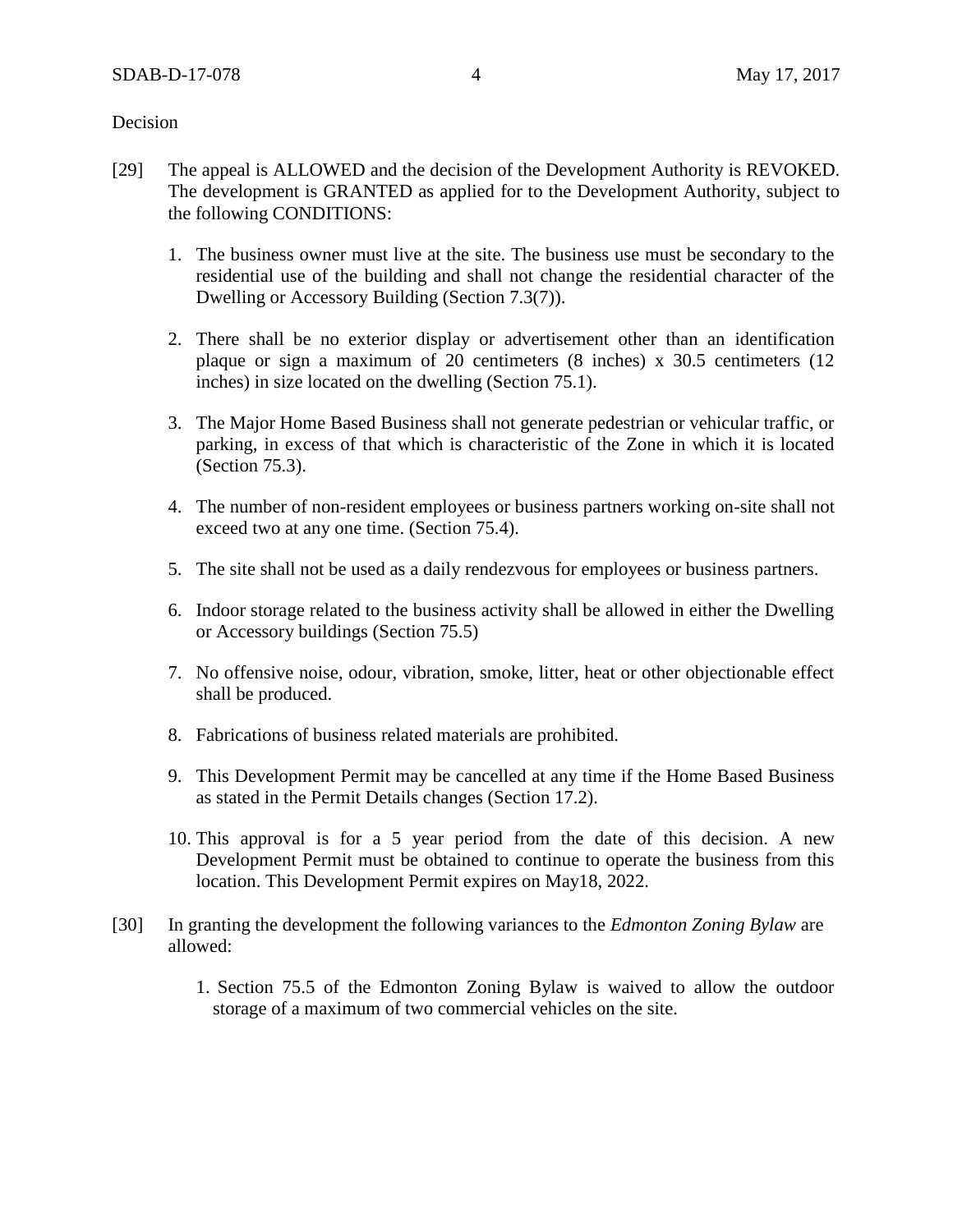Reasons for Decision

- [31] A Major Home Based Business is a Discretionary Use in the AG Agricultural Zone as per Section 610.3(3).
- [32] Large commercial vehicles are not incompatible with the Agricultural Zone's "agricultural and rural uses."
- [33] Having regard for the particular nature of this site which is large, relatively isolated and treed, and having regard for the letter of support from the most affected neighbour, the Board finds that allowing the storage of two commercial vehicles on site will not unduly interfere with the amenities of the neighbourhood nor materially interfere with or affect the use, enjoyment or value of neighbouring parcels of land.
- [34] No one appeared in opposition to the proposed development and no letters of opposition were submitted.
- [35] As noted in the Development Officer's submission, there are future plans for intensification of residential development in this neighbourhood. The Board has imposed a time limit so if any adverse effect arises in relation to this development, the approval can be revisited in five years' time.
- [36] The Development Permit allows for the current intensity of use. Any intensification of Use would require a new permit.
- [37] The Board heard from the Development Officer that the usual prohibition on oversized vehicles in Section 45 does not apply because this is not a Residential Zone.
- [38] The Development Officer confirmed that since the trailer is used for personal use, it is not in contravention of the regulation prohibiting the outdoor storage of equipment associated with a business. (Section 75.5).

Marz

Ms. A. Lund, Presiding Officer Subdivision and Development Appeal Board

Board Members Present: Mr. N. Somerville; Mr. A. Peterson; Mr. R. Hachigian; Mr. R Handa

cc: City of Edmonton Sustainable Development – Attn: H. Vanderhoek / A. Wen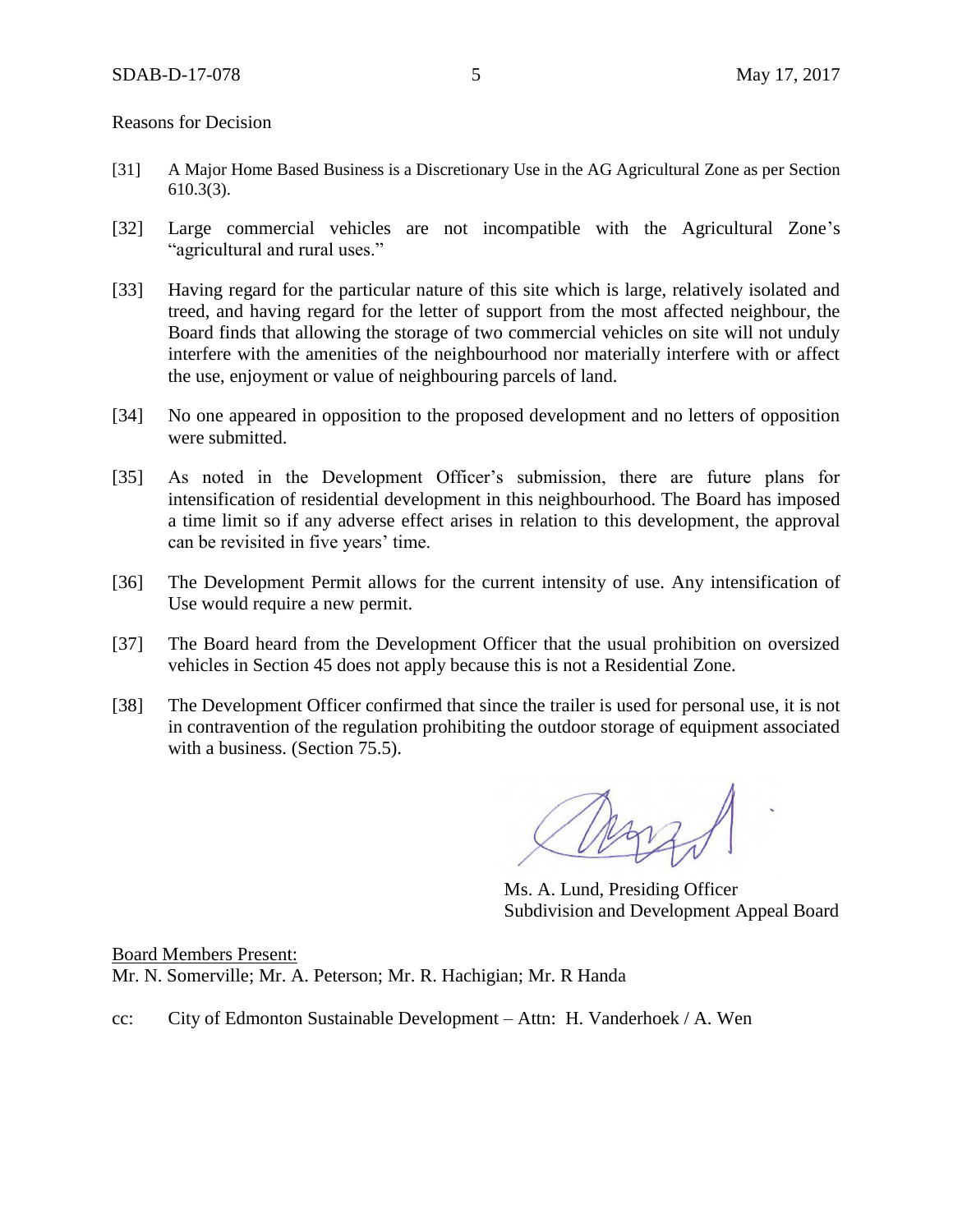#### Important Information for the Applicant/Appellant

- 1. This is not a Building Permit. A Building Permit must be obtained separately from the Sustainable Development Department, located on the 2nd Floor, Edmonton Tower, 10111 – 104 Avenue NW, Edmonton, AB T5J 0J4.
- 2. Obtaining a Development Permit does not relieve you from complying with:
	- a) the requirements of the *Edmonton Zoning Bylaw*, insofar as those requirements have not been relaxed or varied by a decision of the Subdivision and Development Appeal Board,
	- b) the requirements of the *Alberta Safety Codes Act*,
	- c) the *Alberta Regulation 204/207 – Safety Codes Act – Permit Regulation*,
	- d) the requirements of any other appropriate federal, provincial or municipal legislation,
	- e) the conditions of any caveat, covenant, easement or other instrument affecting a building or land.
- 3. When an application for a Development Permit has been approved by the Subdivision and Development Appeal Board, it shall not be valid unless and until any conditions of approval, save those of a continuing nature, have been fulfilled.
- 4. A Development Permit will expire in accordance to the provisions of Section 22 of the *Edmonton Zoning Bylaw, Bylaw 12800*, as amended.
- 5. This decision may be appealed to the Alberta Court of Appeal on a question of law or jurisdiction under Section 688 of the *Municipal Government Act*, RSA 2000, c M-26. If the Subdivision and Development Appeal Board is served with notice of an application for leave to appeal its decision, such notice shall operate to suspend the Development Permit.
- 6. When a decision on a Development Permit application has been rendered by the Subdivision and Development Appeal Board, the enforcement of that decision is carried out by the Sustainable Development Department, located on the 2nd Floor, Edmonton Tower, 10111 – 104 Avenue NW, Edmonton, AB T5J 0J4.

*NOTE: The City of Edmonton does not conduct independent environmental checks of land within the City. If you are concerned about the stability of this property for any purpose, you should conduct your own tests and reviews. The City of Edmonton, when issuing a development permit, makes no representations and offers no warranties as to the suitability of the property for any purpose or as to the presence or absence of any environmental contaminants on the property.*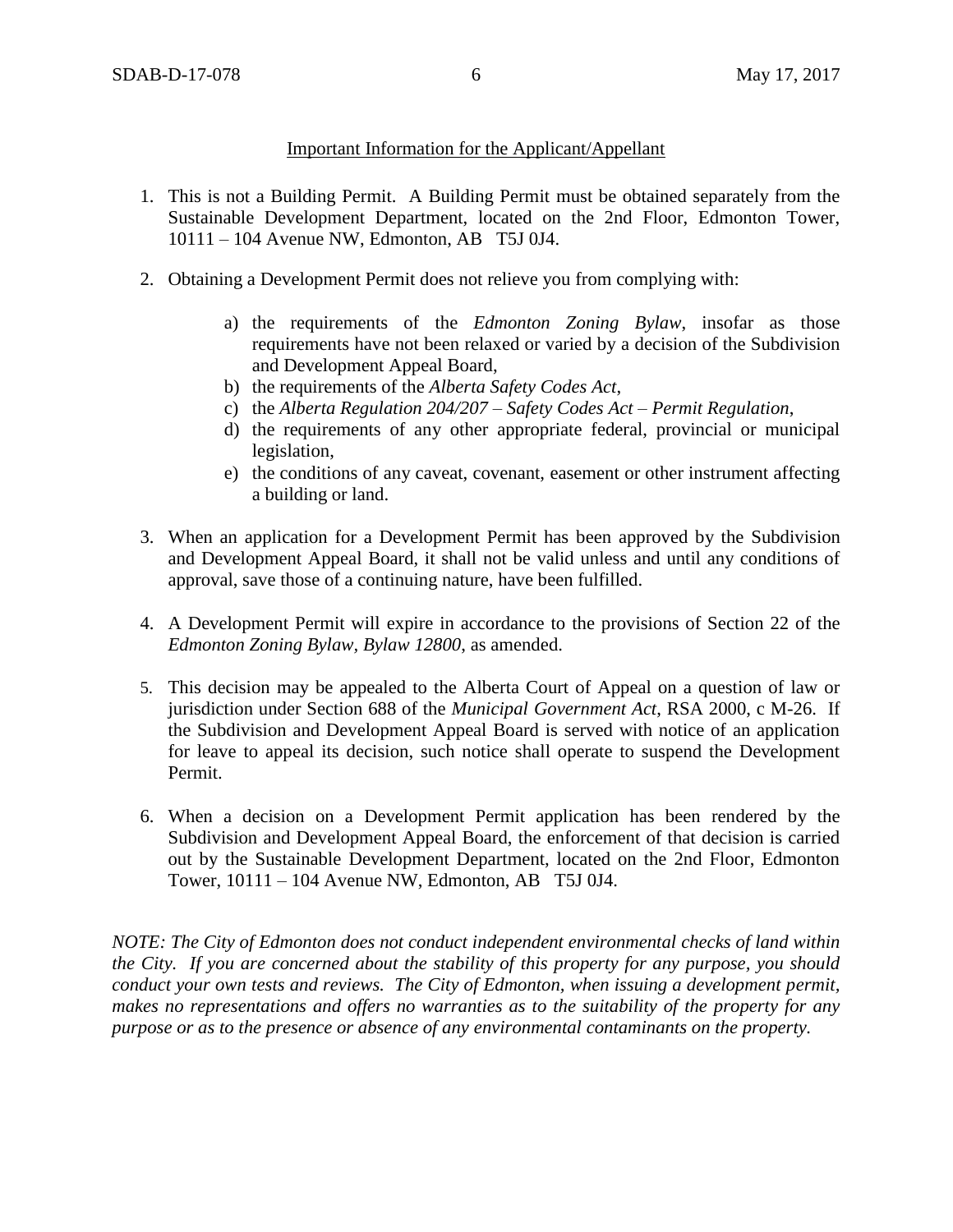

*10019 – 103 Avenue NW Edmonton, AB T5J 0G9 P: 780-496-6079 F: 780-577- 3537 [sdab@edmonton.ca](mailto:sdab@edmonton.ca) edmontonsdab.ca*

Date: May 17, 2017 Project Number: 242488221-001 File Number: SDAB-D-17-075

# Notice of Decision

[1] The Subdivision and Development Appeal Board (the "Board) at a hearing on April 13, 2017, made and passed the following motion:

"That the appeal hearing be tabled to Wednesday, May 3."

[2] On May 3, 2014, the Board made and passed the following motion:

"That SDAB-D-17-075 be raised from the table."

[3] On May 3, 2017, the Subdivision and Development Appeal Board (the "Board") heard an appeal that was filed on March 30, 2017. The appeal concerned the decision of the Development Authority, issued on March 22, 2017, to approve the following development:

> To construct a two-storey Accessory Building (main floor Garage, 6.1 metres by 9.75 metres, second floor Garage Suite, 6.7 metres by 8.75 metres)

- [4] The subject property is on Plan 6773MC Blk 17 Lot 21, located at 4144 Aspen Drive East NW, within the RF1 Single Detached Residential Zone. The Mature Neighbourhood Overlay applies to the subject property.
- [5] The following documents were received prior to the hearing and form part of the record:
	- Copy of the Development Permit application with attachments, proposed plans, and the approved Development Permit;
	- The Development Officer's written submissions;
	- The Appellant's written submissions and petition;
	- Letters of Opposition; and
	- One online response of neutral.
- [6] The following exhibits were presented during the hearing and form part of the record:
	- Exhibit A Appellant's PowerPoint Submission and related notes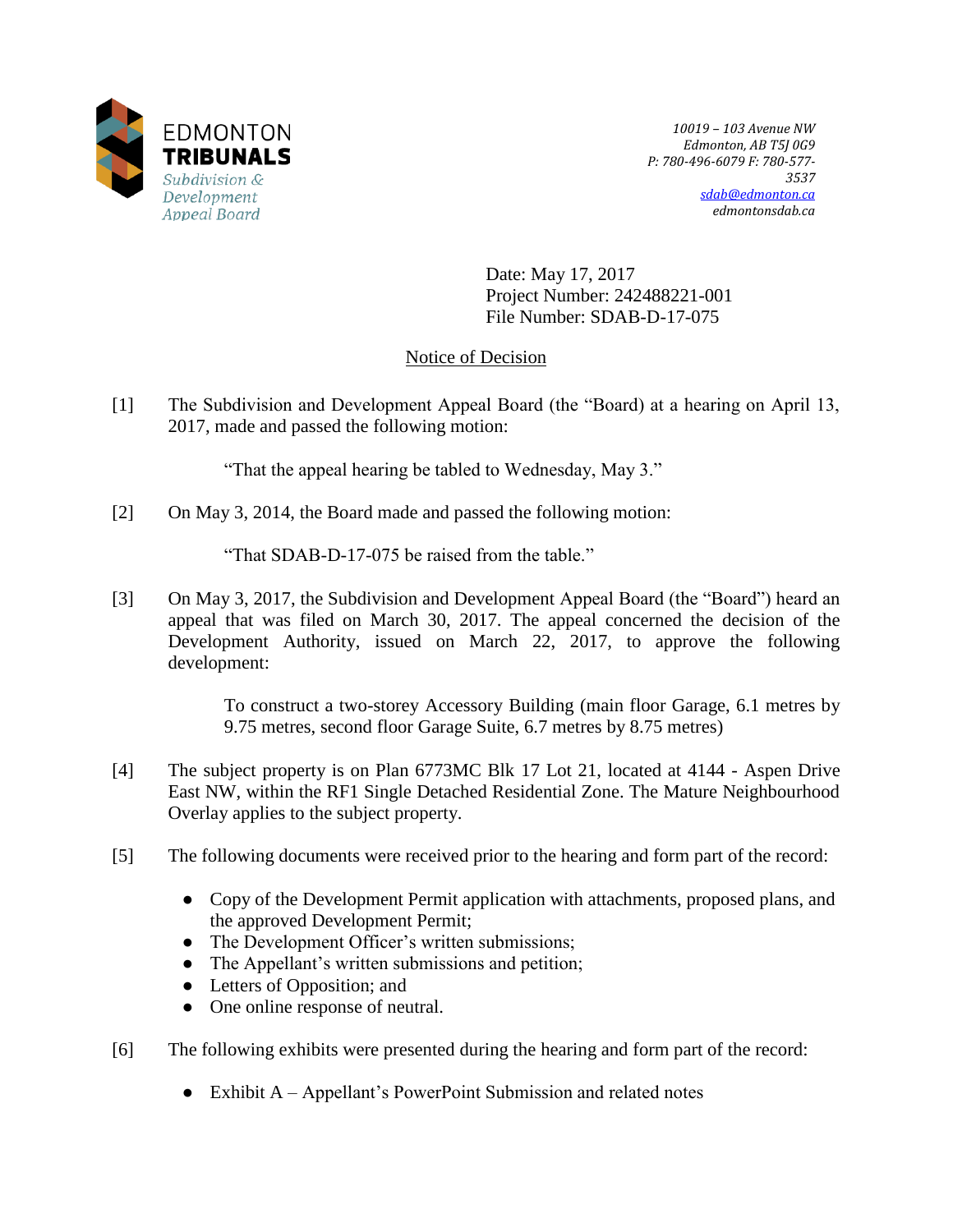$\bullet$  Exhibit B – Respondent's Presentation

## Preliminary Matters

- [7] At the outset of the appeal hearing, the Presiding Officer confirmed with the parties in attendance that there was no opposition to the composition of the panel.
- [8] The Presiding Officer outlined how the hearing would be conducted, including the order of appearance of parties, and no opposition was noted.
- [9] The appeal was filed on time, in accordance with Section 686 of the *Municipal Government Act*, R.S.A 2000, c. M-26 (the "*Municipal Government Act*").

# Summary of Hearing

- *i) Position of the Appellants, Mr. G. Perman and Ms. J. Perman*
- [10] Mr. and Mrs. Perman presented a PowerPoint presentation to outline their concerns, marked Exhibit "A".
- [11] The proposed development is not reasonably compatible with the surrounding developments and will affect their privacy, parking, traffic and the character of the neighbourhood.
- [12] They do not oppose Garage Suites as long as they do not interfere with the use, enjoyment or value of a neighbour's property.
- [13] Aerial shots of the Aspen Gardens neighbourhood were provided to show that their property is in a valuable location across from Whitemud Ravine Park. They moved to their current home in 2006, renovated it, and improved the yard. Their property is their main asset.
- [14] They love their backyard and enjoy spending time in it after work and on Saturday and Sunday mornings. Right now they can look over the fence, up the slope of the garage and see the sky. An 18 foot structure will result in the loss of sunlight and views of the sky.
- [15] The size and placement of the proposed development (32 feet long by 18 feet high alongside their back fence) will have an overwhelming massing effect. It will be located only 1.5 metres from their 19 by 20 foot backyard amenity area. They presented a photoshopped visual of how the proposed development will appear from their backyard.
- [16] The Appellants presented a photograph of an existing garage suite, built using a shipping container. The suite shown was a one-bedroom suite over a single garage. The Appellants characterized the suite as being quite imposing. The proposed development will be larger, with two bedrooms over a triple car garage. They likened it to a home behind the existing home.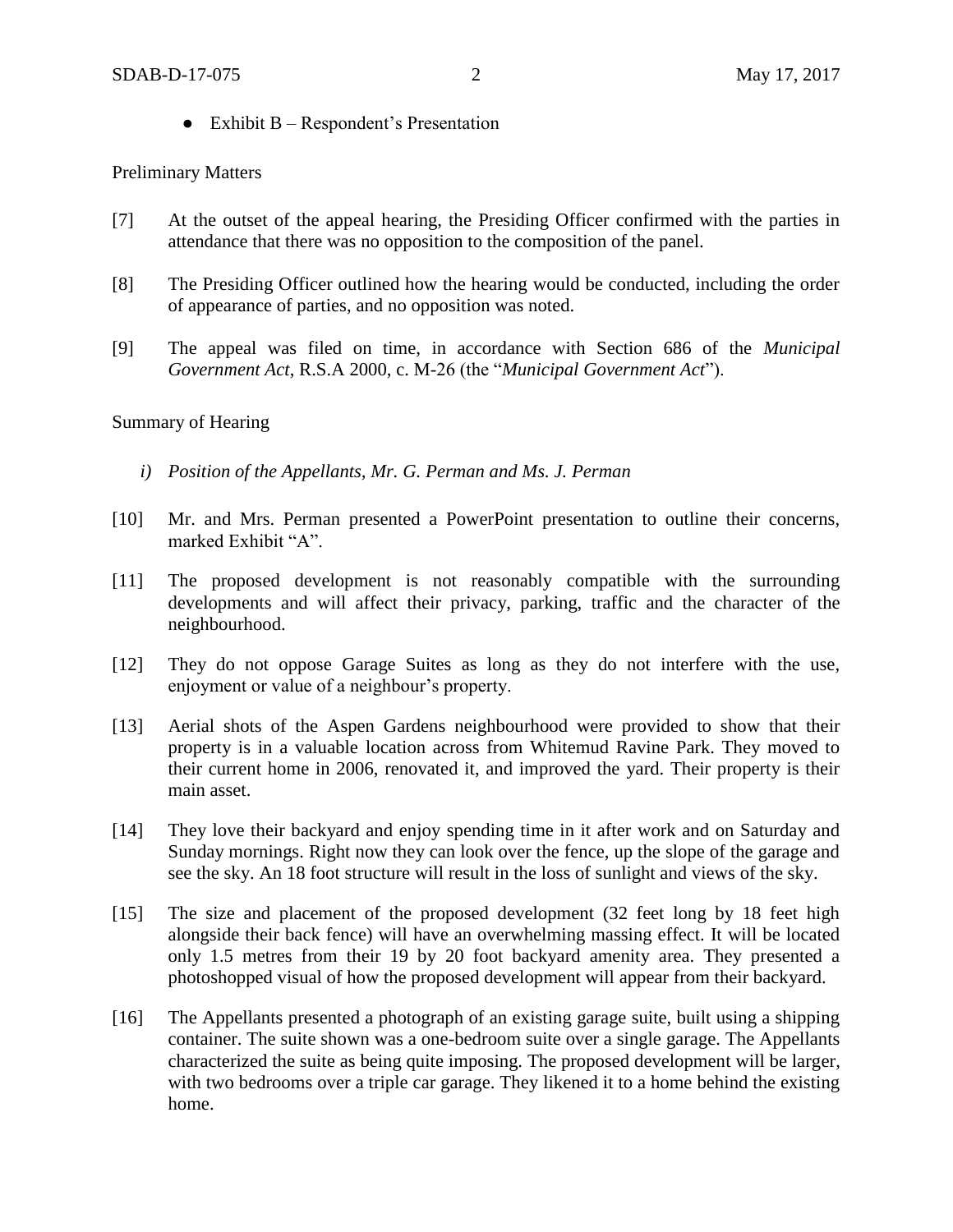- [17] They have looked at the website showing this style of home made from shipping containers and feel it is appropriate to locations such a rural setting or acreages.
- [18] They communicated their concerns to residents in the area and showed them renderings to illustrate the negative impact the structure would have on their yard. They collected 157 signatures of opposition on a petition, 126 from Aspen Gardens. 19 of 23 homes in the 60 metre notification area oppose the construction of this Garage Suite. They received over 100 phone calls from concerned residents and are aware that letters were sent in to the Board. The opposition they received indicated residents are opposed to this style of development, not infill or Garage Suites that are sensitive to the neighbourhood and the immediate neighbours.
- [19] They believe the proposed development will negatively affect the value, use and enjoyment of their property. They presented the following information in support of this contention:
	- Two letters from realtors, both of whom opined that a loss of sunlight in a backyard could impact the value of a property.
	- The sheer size of the proposed structure will affect the enjoyment of their yard. It will restrict light from entering their backyard. The sloped roof on the existing garage allows sunlight to reflect off the snow into their yard. The flat roof on the proposed structure will not allow for this reflection of sunlight into their yard.
	- Although the windows overlooking their yard will be frosted, they can still be opened, allowing for overlook and overheard conversations.
	- The landing at the top of the stairs overlooks their property and the properties across the lane.
	- The air source heat pump mounted on steel supports will be unsightly and noisy and should be located away from windows of adjacent buildings as per the Government of Canada Natural Resources Webpage.
- [20] The proposed development does not meet the purpose of the Mature Neighbourhood Overlay, is not sensitive in scale to existing developments, does not maintain the traditional character and does not ensure privacy and sunlight penetration on adjacent properties:
	- All adjacent homes are bungalows with single or double garages. Triple garages are not common in the area. There are 18 bungalows, 4 split levels and 2 two-storey houses within the 60 metre notification area.
	- Photos taken last week depict the sun shadow created by the current garage at various times throughout the morning. A higher structure would create even more shading. They acknowledged that shade is not an issue later in the day.
	- The proposed structure will sit a mere 1.5 metres from the fence.
	- The size of this structure will be jarring. Although it meets the allowed height under the *Edmonton Zoning Bylaw*, this two-storey Garage Suite will look out of scale.
	- There are no structures with entirely flat roofs within the 60 meter notification area.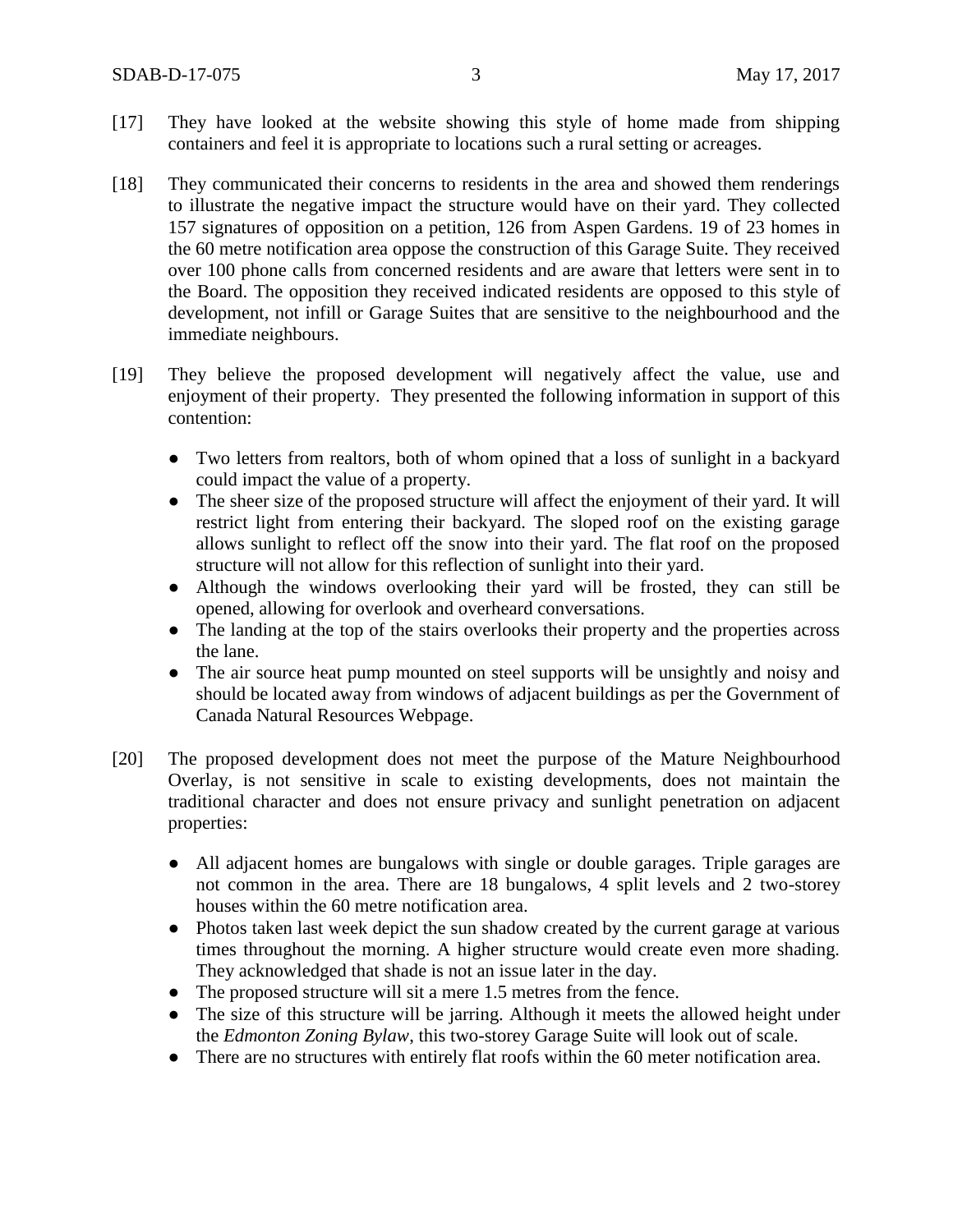- Homes in the area are predominantly wood siding or stucco with stone or brick accents. This development will resemble a warehouse or boxcar with the top half being corrugated steel set on a prefabricated concrete base.
- [21] Renderings of the proposed development from all directions were presented to show the negative impact that will be created.
- [22] They are concerned about traffic impacts. Aspen Drive is a busy road and the community mailboxes have increased traffic. The Respondent's home based business already generates extra traffic and a Garage Suite will generate additional traffic. They question if there is even a business licence or a development permit in place for the home based business.
- [23] They feel that the home based business being run out of the Subject Site is relevant to this Appeal, as it contributes to parking and traffic issues. There are often vehicles parked along the front street from business traffic and the garage is full of business items.
- [24] Parking is a concern as the garage has been used for storage of items from rental properties and for repairing vehicles. The use of the third door on the garage is unspecified. Also they question if there is an adequate turning radius for cars to enter and exit the garage, especially given that the parking pad is located close to the doors. A two bedroom Garage Suite could potentially mean three more cars will be parked on the front street.
- [25] They do not agree with the following reasons given by the Development Officer for finding this proposed development compatible:
	- Aspen Gardens is a low density area, close to amenities and schools with an opportunity for infill. They do not understand how these characteristics of their neighbourhood justify this type of a development.
	- The flat roof was described as being similar to their roof, but only a portion of their roof over the front and back porches is flat.
	- The Development Officer mentioned that privacy is provided by a large tree; however the builder has indicated that this tree is going to be trimmed back.
- [26] They feel a one bedroom suite over a double garage with a sloping roof would be much better. They are especially concerned with the size of the proposed development. It would also be better if the development were moved to the other side of the yard, where it would primarily impact a neighbouring garage.
	- *ii) Position of Ms. D. Harty, an Affected Property Owner in Support of the Appellant*
- [27] Ms. Harty lives within the 60 metre notification zone.
- [28] Her biggest concern is the staircase up to the second floor Garage Suite. People who are living in the Garage Suite will not be able to see who is on staircase but it allows anyone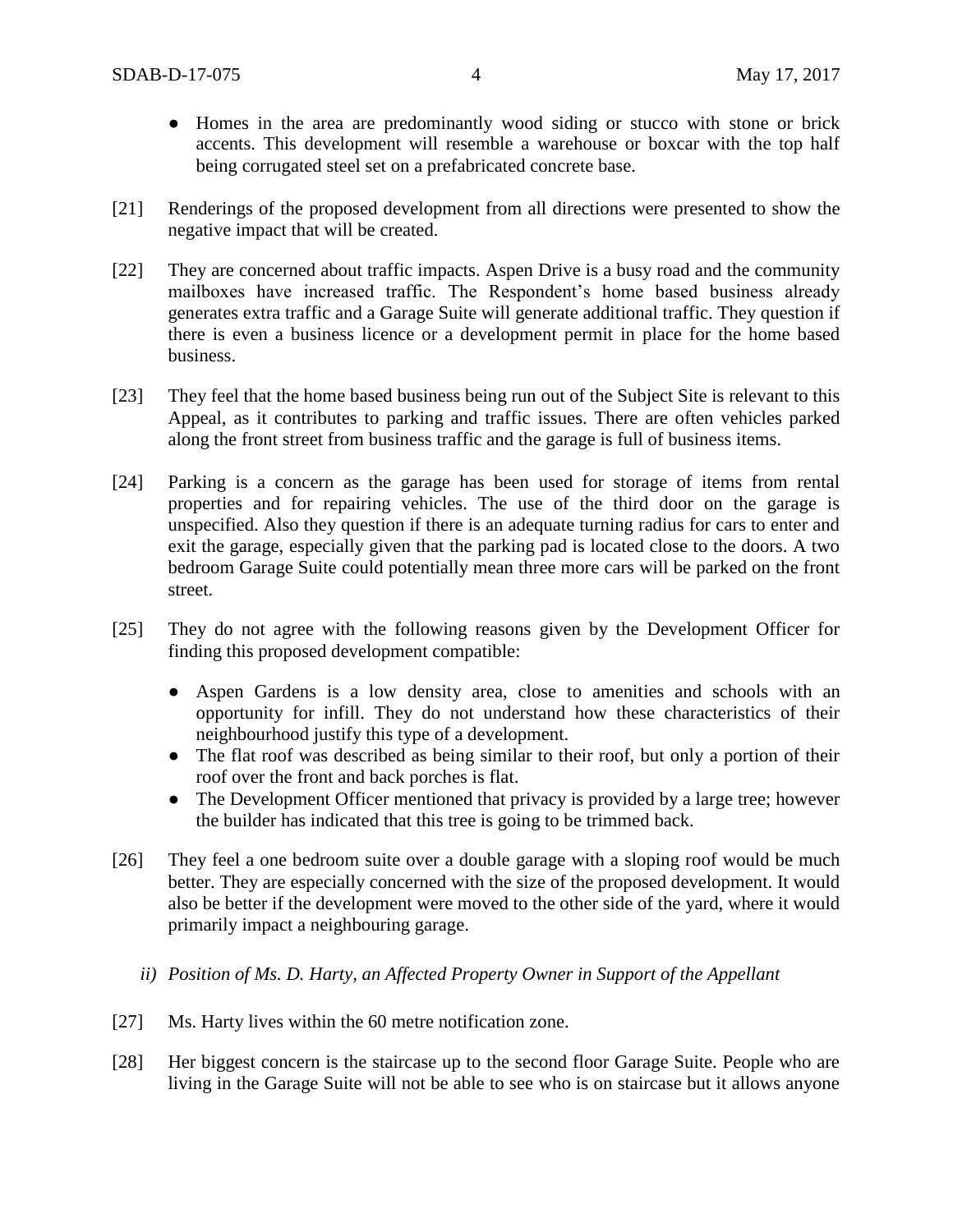on it to look directly into neighbouring properties. There have been problems with vagrants in the ravine and it is possible that they will use the staircase to scope out neighbouring properties.

[29] She is concerned with the size of the proposed development and the potential safety issues it could create.

*iii) Position of the Development Officers, Ms. H. Vanderhoek and Mr. G. Robinson*

- [30] Ms. Vanderhoek was accompanied by Mr. Robinson; they answered questions from the Board.
- [31] Dwellings made from storage containers are relatively new but there have been several approvals throughout the City. New containers are used for these developments, not refurbished ones.
- [32] The height of the principal dwelling is calculated at 4 metres at the midpoint and the height of the Garage Suite is 5.5 metres, the maximum permitted. The principal dwelling is set back over 24 feet and the actual house has a depth of over 31 feet. For these reasons they do not believe the suite will be visible from the street in front of the main house.
- [33] They have requested frosted windows to mitigate any privacy concerns. The existing landscaping consists of many large trees which helps alleviate massing concerns. The Development Officers also pointed out that the Board has the authority to condition additional landscaping, and suggested that landscaping between the Garage Suite and the Appellants' property might mitigate some of the Appellants' concerns.
- [34] Five existing trees will remain in place; two in the back and three in the front. The five foot setback along the west side of the structure could be planted with a variety of columnar trees or vines should the Board decide to condition additional landscaping to act as a buffer.
- [35] They confirmed that no variances were required to the *Edmonton Zoning Bylaw*, nor the Mature Neighbourhood Overlay.
- [36] Section 87.14 of the *Edmonton Zoning Bylaw* gives Development Officers direction as to things to consider when exercising their discretion. This is an unusual section because generally the *Edmonton Zoning Bylaw* deals only with physical characteristics; this section relates to aesthetic questions and is very subjective. In this case, the Development Officer placed greater emphasis on the hard and fast regulations such as Setback, Height, and Site Coverage. The type of building material being used is currently not common in any residential development but they do not wish to preclude people from being innovative.
- [37] Ms. Vanderhoek felt that privacy issues were addressed by having the large picture windows set far back from property line, obscured by trees and requesting that the overlooking windows be frosted. The property is situated so that the Appellants' property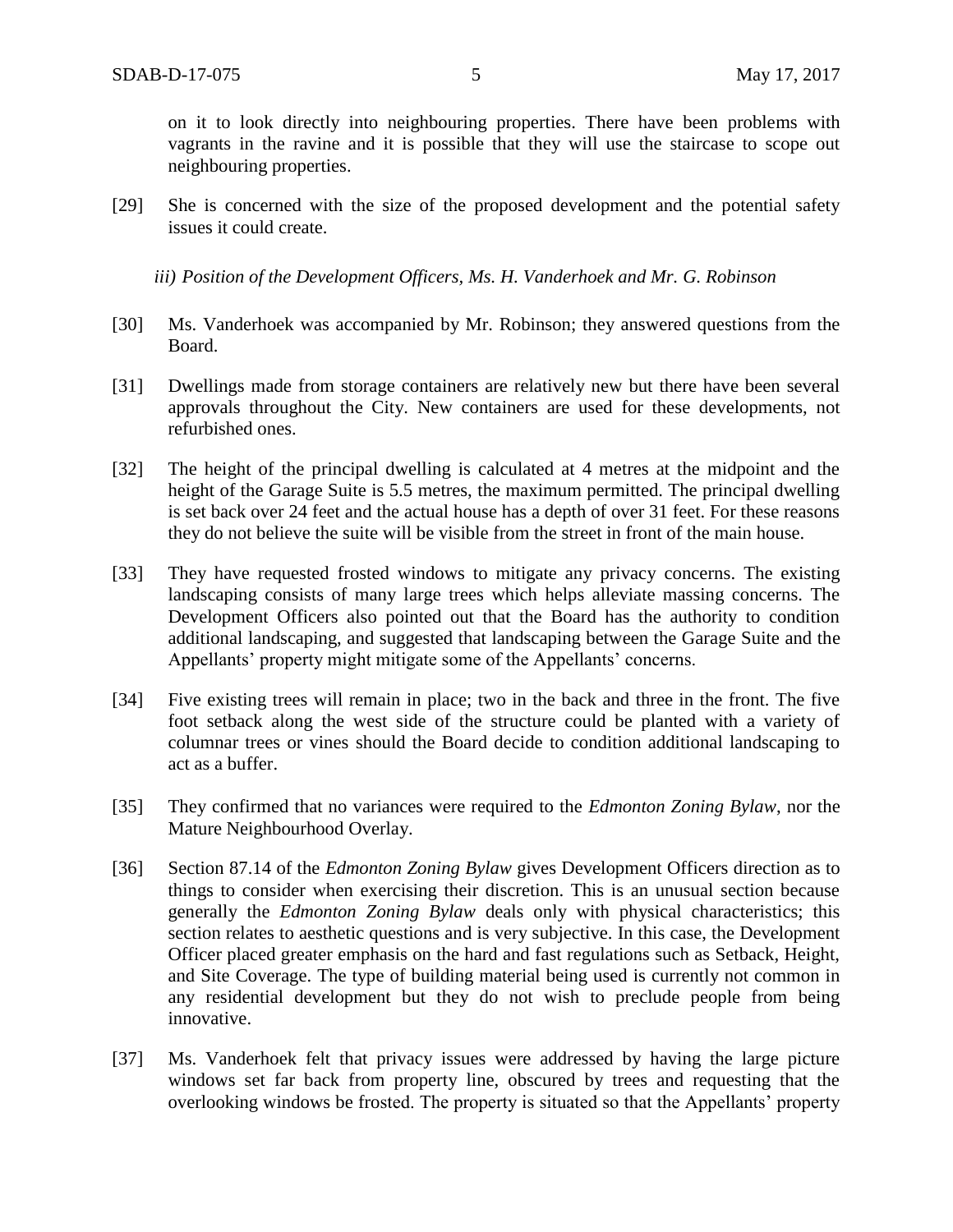would have the sun for the majority of the afternoon and the latter part of the day. This is the majority of time that people sit outside.

- [38] The Development Officer referred to section 14.3 of the *Edmonton Zoning Bylaw* giving directions regarding a Sun Shadow Impact Study and advised that no sun shadow impact study had been done.
- [39] A transportation study is not typically requested for such a low density project. The *Edmonton Zoning Bylaw* requirement for three parking stalls is satisfied.
- [40] There is a clause in the *Edmonton Zoning Bylaw* that does not allow a Major Home Based Business and a Garage Suite at the same location. There is no record of any business licence at this property. Any concerns about an unlicensed business operating from the subject site should be brought to the attention of the Bylaw enforcement team.
- [41] The Development Officer is requesting a slight revision to the permit if the Board decides to approve it. The dimensions need to be revised to match the dimensions of the plans submitted by the Respondents, and a demolition permit for the existing accessory building should be included.
	- *iv) Position of the Respondents, D. Engleman of Engleman Construction and Kevin Harder (property owner)*
- [42] A sun shadow study was done (marked Exhibit B) using a mix of Google Earth and Google Sketch Up by inputting the latitude and longitude of this exact location from Google Maps. The results show that there is little difference in the shade created by their proposed development versus a one-storey garage with a typical pitched roof. There is no shade impact whatsoever to the northwest neighbour (i.e., the Appellants) during the afternoon and evening. If they were to use a sloping roof, they could build a structure up to 6.5 metres in height. Such a structure would not have less of an impact on shade than the proposed development.
- [43] They are only proposing a site coverage of 9 ½ percent. The maximum allowable site coverage for an accessory building on the subject site is 12 percent, which would allow them to build a quadruple garage. They have also set the development further back from the Appellant's property than required.
- [44] A lot of care has gone into the design and orientation to ensure that the mature trees on the opposite side of the property are kept. They are also using frosted glass and have placed the windows to lessen impacts on privacy.
- [45] They had considered a Garage Suite at grade with the garage next to it but that only left them with 300 square feet for the garage. This would only allow for  $1 \frac{1}{2}$  parking spaces which would likely result in a parking variance being required.
- [46] Mr. Engleman is a builder and realtor and has a similar suite in his own back yard. These types of projects are relatively new in Edmonton but are more common in Seattle,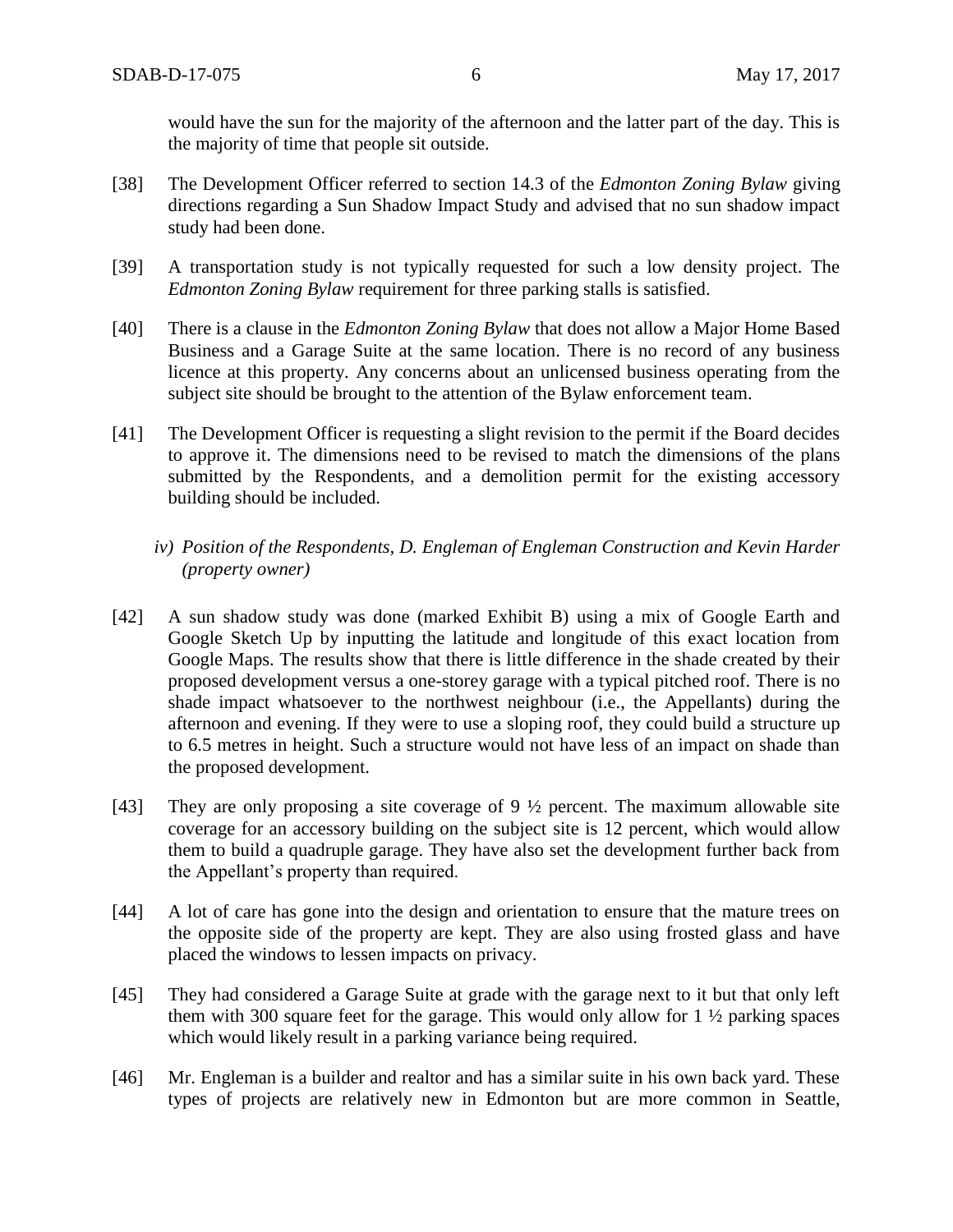- [47] They use a brand of air source heat pump that runs at 60 decibels, which is very quiet.
- [48] Mr. Engleman built a brand new infill last year on Aspen Drive which has corrugated steel siding and another one is to be built this year. Corrugated steel is a modern design feature and very common in infill building. Seven approvals for similar suites have been obtained in other neighbourhoods such as Glenora and Ritchie. This is the first one that has been appealed.
- [49] The third stall is earmarked for the tenant and no parking variance is required.
- [50] The owner explained that the existing garage needed to be replaced so they thought they would look at including a Garage Suite when building a replacement. They hope their child might live there while attending college.
- [51] They looked at a variety of different styles and found the appearance of the one in Mr. Engleman's backyard appealing. Although it is currently not a prevalent style in the neighbourhood, the neighbourhood is comprised of a mixture of housing styles.
- [52] They are willing to modify their project to make it more acceptable to the Appellant, but if they move further back from the Appellant's property line it could mean that some of the existing trees would need to be removed.
- [53] The Respondents would be willing to plant extra trees between the structure and the Appellant's property. They were asked if such trees might have more of a negative sun impact than the structure itself. Mr. Engelman suggested that the Respondents could plant trees, whose maximum height is less than the height of the proposed development.
- [54] The owner had not considered the stairway as being a safety issue. He does agree that vagrants congregate in the ravine, but he has never had any personal problems such as break-ins. Mr. Engleman suggested that if this became a problem a fence with a lockable gate could be installed.
- [55] The neighbours seem to be under the impression that they are operating a home based business. They do run a vending machine business but no one comes to their house in connection with this business. They are currently storing some equipment in the garage due to the economic slowdown. They do run an Amway business but orders are filled online and get delivered to their clients' doors. No clients come to the house. He does not believe there is a requirement for licences to run these types of businesses.
- [56] They are aware of the letters and petition of opposition but feel that many of the opponents do not fully understand what the project entails. The suite will consist of four pieces and will be assembled in one day. The outside of the shipping container is meticulously cleaned and finished with industrial enamel paint. It will be placed on a precast concrete foundation.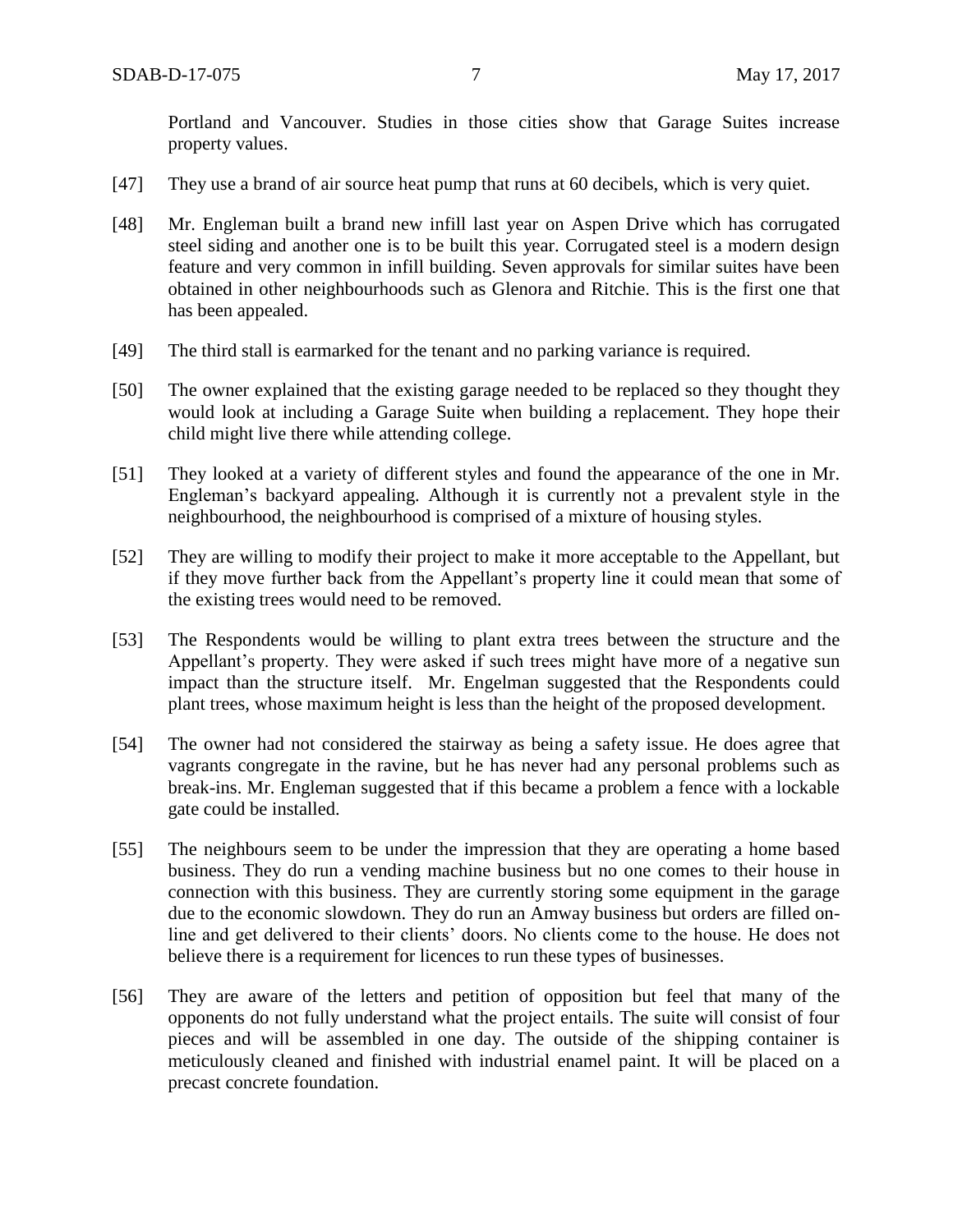- *v) Rebuttal of the Appellants*
- [57] They feel the Garage Suite will be visible from the front street; perhaps not directly in front of the Respondent's home but from an angle.
- [58] The Development Officer is not familiar with the area as she just drove down the front street and the back lane. They questioned how can she assess what is compatible with the surrounding area based on this cursory visit.
- [59] They acknowledge that the windows facing their property will be frosted but they will still open, allowing for overlook and eavesdropping.
- [60] They questioned the feasibility of planting trees along the property line. They would be difficult to water and the six foot fence would block the sunlight. They are not in favour of such landscaping being included as a condition of the Development Permit.
- [61] The large, flat structure would affect their ability to look up and see light. While the Garage Suite will increase the Respondent's property value, it will decrease the value of the neighbouring properties. No one will want to purchase a home with this large structure next door.
- [62] While they love some of the new builds in the area, this Garage Suite is not suitable because the corrugated steel does not blend well with the principal dwelling on the site, or the style of nearby properties.
- [63] The stairway and platform are definitely a privacy concern. Anyone sitting on it will be looking into neighbours' yards.
- [64] Their experience is that the Respondent is running a home based business with regular meetings being held and people coming to pick up products.

# Decision

- [65] The appeal is DENIED and the decision of the Development Authority is CONFIRMED. The development is GRANTED as applied for to the Development Authority, subject to the following CONDITIONS:
	- 1. This Development Permit authorizes the development of a two-storey Accessory Building (main floor Garage, second floor Garage Suite, 6.1 metres by 9.75 metres) and to demolish the existing Accessory Building (rear detached Garage). The development shall be constructed in accordance with the stamped and approved drawings.
	- 2. This Development Permit is NOT valid until the Notification Period expires in accordance to Section 21.1. (Reference Section 17.1)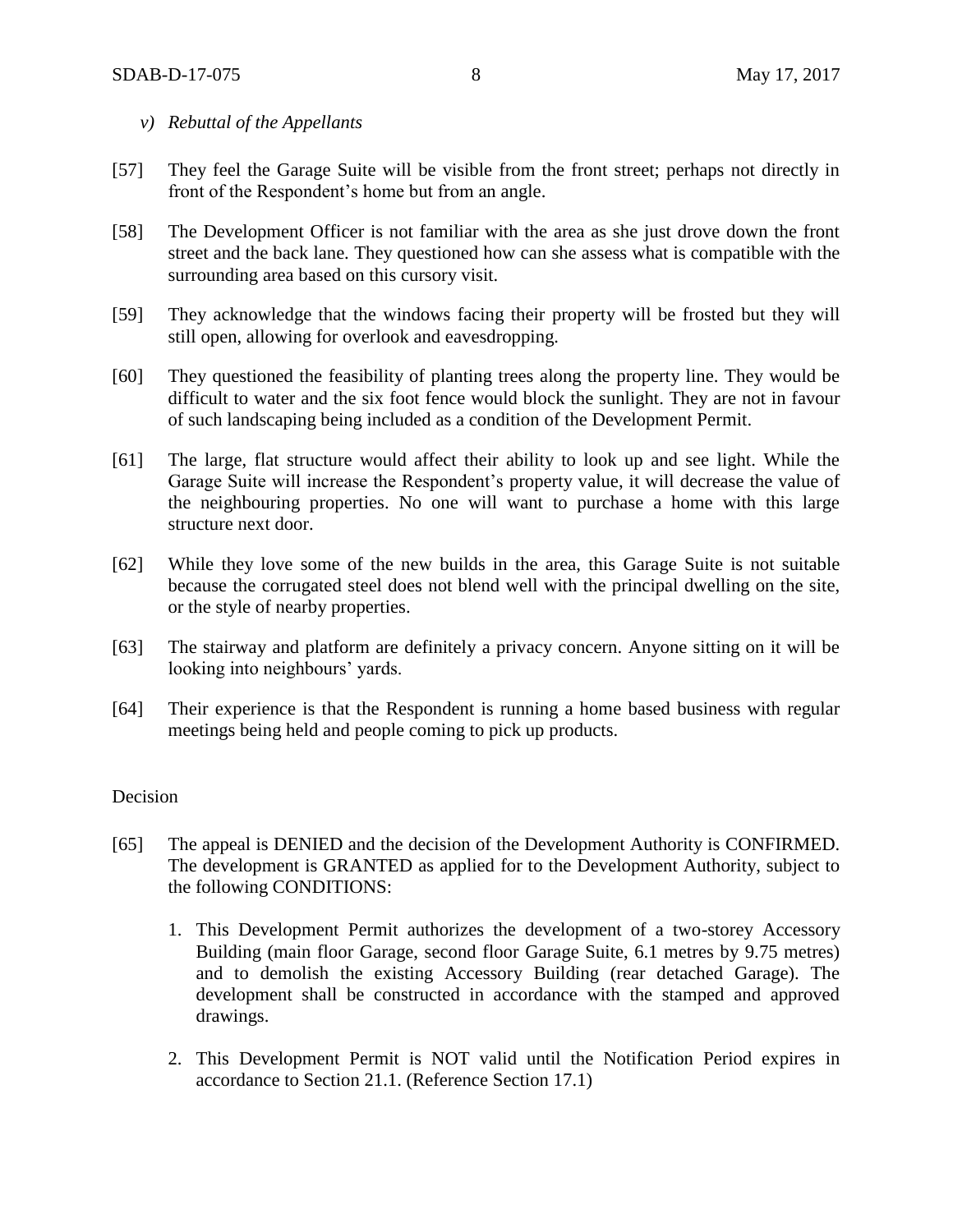- 3. WITHIN 14 DAYS OF THE END OF THE NOTIFICATION PERIOD with NO APPEAL and prior to any demolition or construction activity, the applicant must post on-site a development permit notification sign (Section 20.5)
- 4. Privacy Screening must be installed on the south and northwest portions of the second-floor entranceway to the Garage Suite to minimize overlook into adjacent properties.
- 5. Frosted or opaque glass treatment shall be used on the windows on the West elevation to minimize overlook into adjacent properties (Reference Section 87.8).
- 6. The maximum Height shall not exceed 5.5 metres in accordance with Section 52.
- 7. Single Detached Housing requires 2 parking spaces per Dwelling and 1 parking space per 2 Sleeping Units shall be provided for the Garage Suite. (Reference Section 54.2 and Schedule 1)
- 8. Only one of a Secondary Suite, Garage Suite or Garden Suite may be developed in conjunction with a principal Dwelling (Section 87.11).
- 9. The number of unrelated persons occupying a Garage Suite or Garden Suite shall not exceed three (Section 87.12).
- 10. A Garage Suite shall not be allowed within the same Site containing a Group Home or Limited Group Home, or a Major Home Based Business and an associated principal Dwelling, unless the Garage Suite is an integral part of a Bed and Breakfast Operation in the case of a Major Home Based Business (Section 87.13)
- 11. A Garage Suite or Garden Suite shall not be subject to separation from the principal Dwelling through a condominium conversion or subdivision (Section 87.15).

#### Reasons for Decision

- [66] A Garage Suite is a Discretionary Use in the RF1 Single Detached Residential Zone.
- [67] In *Rossdale Community League (1974)* v. *Edmonton (Subdivision and Development Appeal Board)*, 2009 ABCA 261, the Court of Appeal stated that "the object and purpose of a discretionary use is to allow the development authority to assess the particular type and character of the use involved, including its intensity and its compatibility with adjacent uses."
- [68] The question before the Board is whether this Discretionary Use, requiring no variances, is compatible having regard to valid planning reasons.
- [69] After considering the concerns raised by the Appellants and other opponents, the Board is satisfied that the proposed development is compatible with adjacent uses.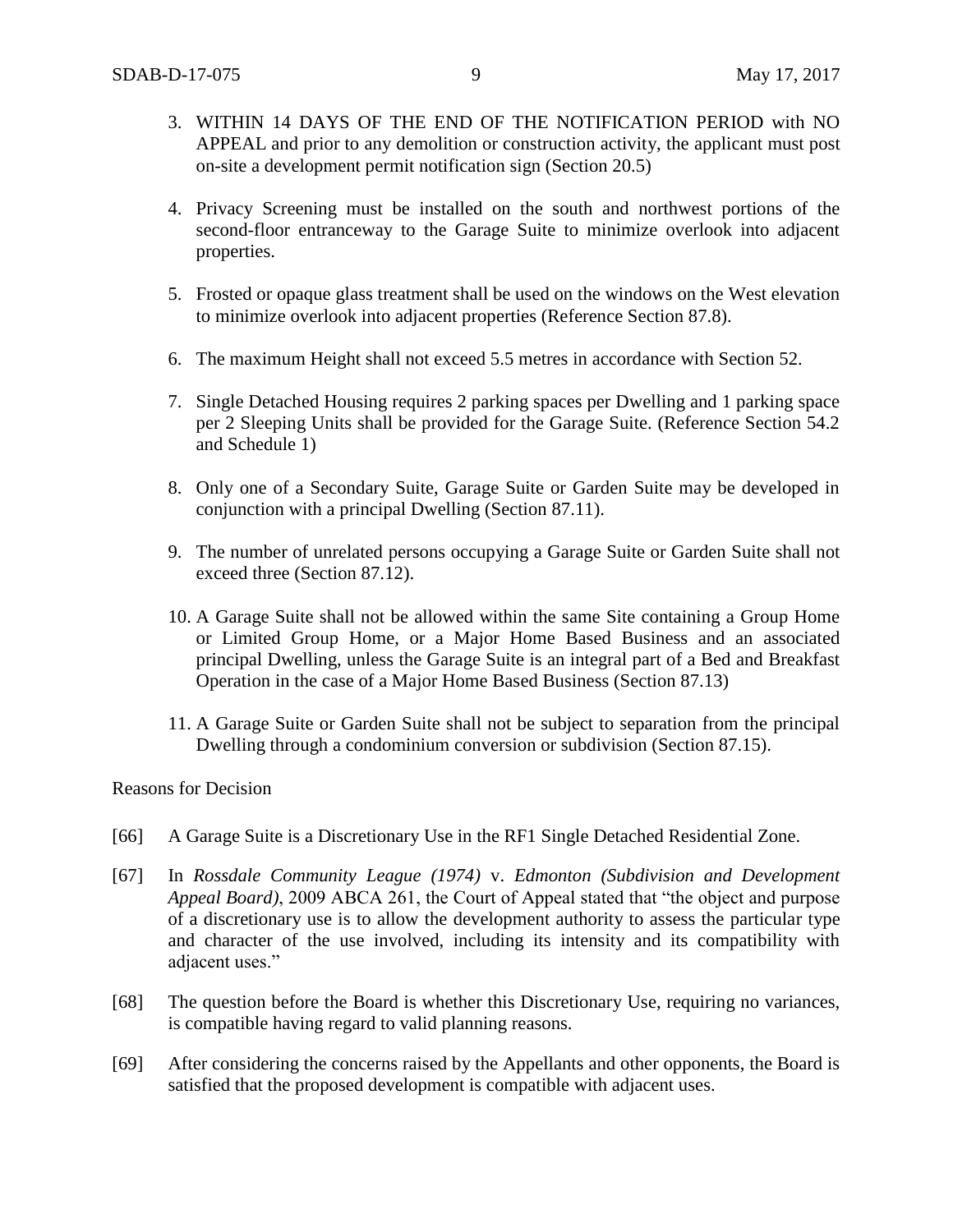- [70] The Board notes the significant opposition to this Development Permit. Though a number of the opponents were from outside the neighbourhood, there were a large number from within the neighbourhood, and from within the 60 metre notification zone. The Community League provided a letter of opposition. Of the two most affected neighbours, one was the Appellant and the other appeared but took no position. The one affected neighbour who spoke in support of the appeal was situated across the lane.
- [71] Those opposed to the proposed development voiced concerns about the size of the building, the impact it would have on sunlight penetration onto neighbouring properties, the use of corrugated steel and concrete as building materials, the flat roof and the potential for overlook.

*Size*

- [72] The Board notes that no variances are required with respect to size. The Applicants could build a larger structure on the subject site, while still being compliant with the development regulations.
- [73] The Board canvassed the possibility of making additional landscaping a condition of the Development Permit. The Development Officers had indicated that such landscaping could provide visual relief to the Appellants, by breaking up the west facing wall of the proposed development. The Respondents were willing to comply with such a condition. The Appellants were not in favour of such a condition, and consequently the Board did not adopt it.

#### *Sunlight Penetration & Shadow Impact*

- [74] The Development Officer drew the Board's attention to Section 14.3 of the *Edmonton Zoning Bylaw* which provides guidance regarding a Sun Shadow Impact Study. This provision directs the Development Authority to evaluate a proposed development's shadow impact "based on the difference in shadow between the allowable threedimensional building massing and the proposed three-dimensional building massing, during the March equinox." Where a building requires no variance, this provision defines the resulting shadow impact as the Applicant's "as-of-right" shadow impact.
- [75] The Board accepts that in evaluating the Shadow Impact of the proposed development, it is relevant that the Size of the proposed development required no variances, and the Applicants could potentially build an even larger, compliant structure on their lot.
- [76] The Board takes note of the Respondent's submission, particularly Exhibit B, the Sun Shading Impact Study. Exhibit B demonstrates that the sun shadowing of the proposed development is negligibly different from the impact that would be created by a onestorey, typical pitched roof garage.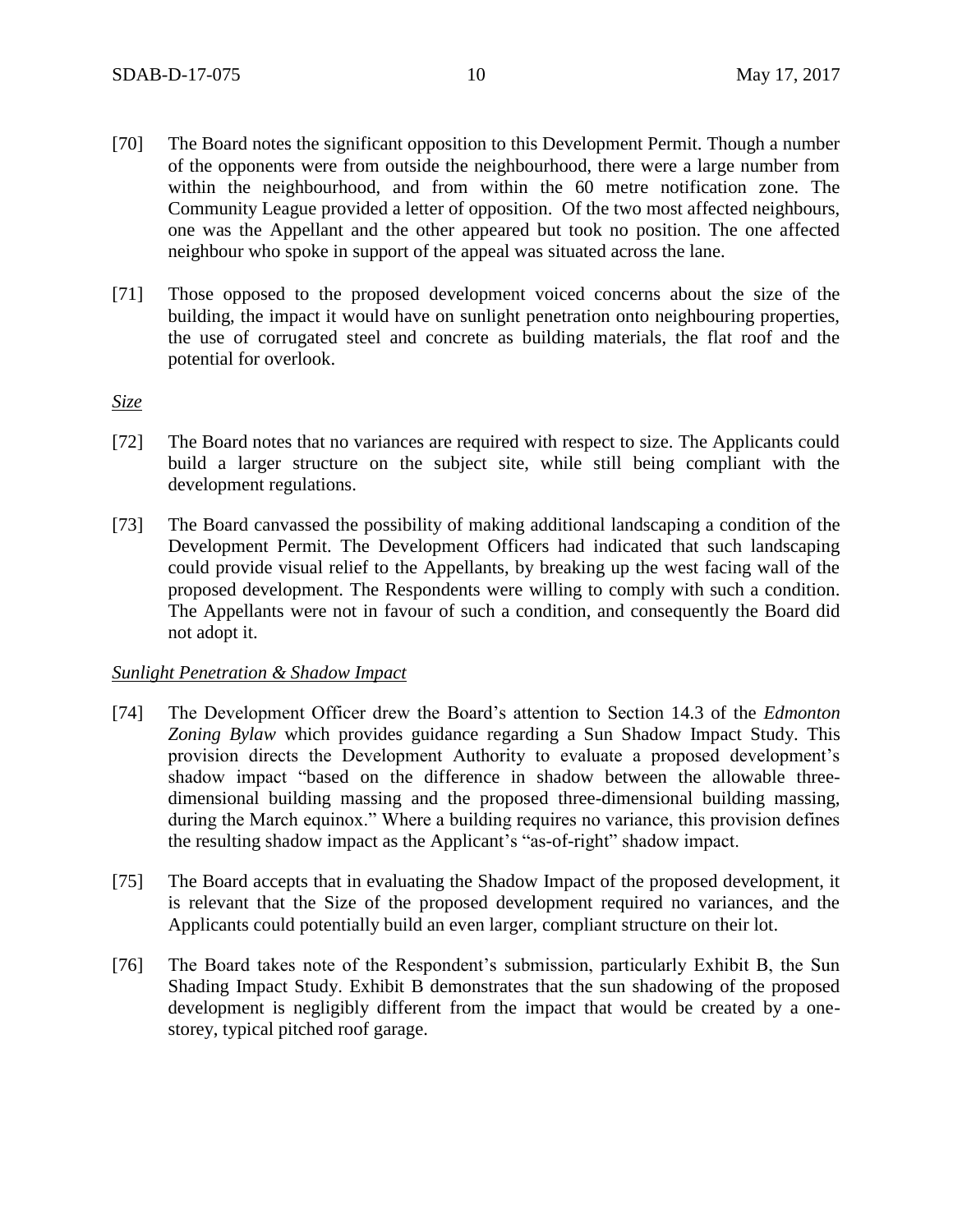## *Building Materials: Corrugated Steel & Concrete*

[77] The Appellants and other concerned neighbours expressed concern about the building materials being used, specifically the corrugated steel and concrete foundation. The Board notes that Section 87.14 directs the Development Authority to consider the compatibility of building materials when deciding on the Development Permit related to Garage Suites. Section 87.14 states, in part, that:

> "…the Development Officer may exercise discretion in considering a Garage Suite having regard to:

- a) compatibility of the Use with the siting, geodetic elevations, Height, roof slopes and building types and materials characteristic of surrounding low density ground-oriented housing and development"
- [78] The Development Officer indicated that she had exercised this discretion, but noted inherent subjectivity of the provision and indicated that more emphasis had been placed on the clear cut rules in the *Edmonton Zoning Bylaw*.
- [79] The Board notes that the aesthetic appeal of a development, including the building materials used is subjective. Some opponents to the proposed development characterized it as ugly, but the Respondents had selected this style of development because they found it visually appealing.
- [80] In considering compatibility of proposed building materials, the Board notes that the neighbourhood already has a variety of building materials in it. The neighbourhood is experiencing infill development that has ushered in a new era of styles and building materials.
- [81] Mr. Engleman specifically noted that his company had already constructed one house and was constructing a second house in this neighbourhood using materials similar to those that will be used in the proposed development.
- [82] The Board accepts that building materials are compatible to the extent that tastes in building materials and design change over time.

#### *Flat Roof*

[83] The Board notes the concern with respect to the flat roof. The Development Officer approved this design of roof on the basis that it is consistent with the partial flat roof on the adjacent property. The Board also notes that the Respondents could build a taller structure if they used a sloped roof design, and such a structure could have a greater impact regarding massing and sun shadowing on the Appellant's property.

#### *Privacy and Overlook*

[84] The Development Officer conditioned that frosted or opaque glass treatment shall be used on the windows on the West elevation to minimize the overlook into adjacent properties.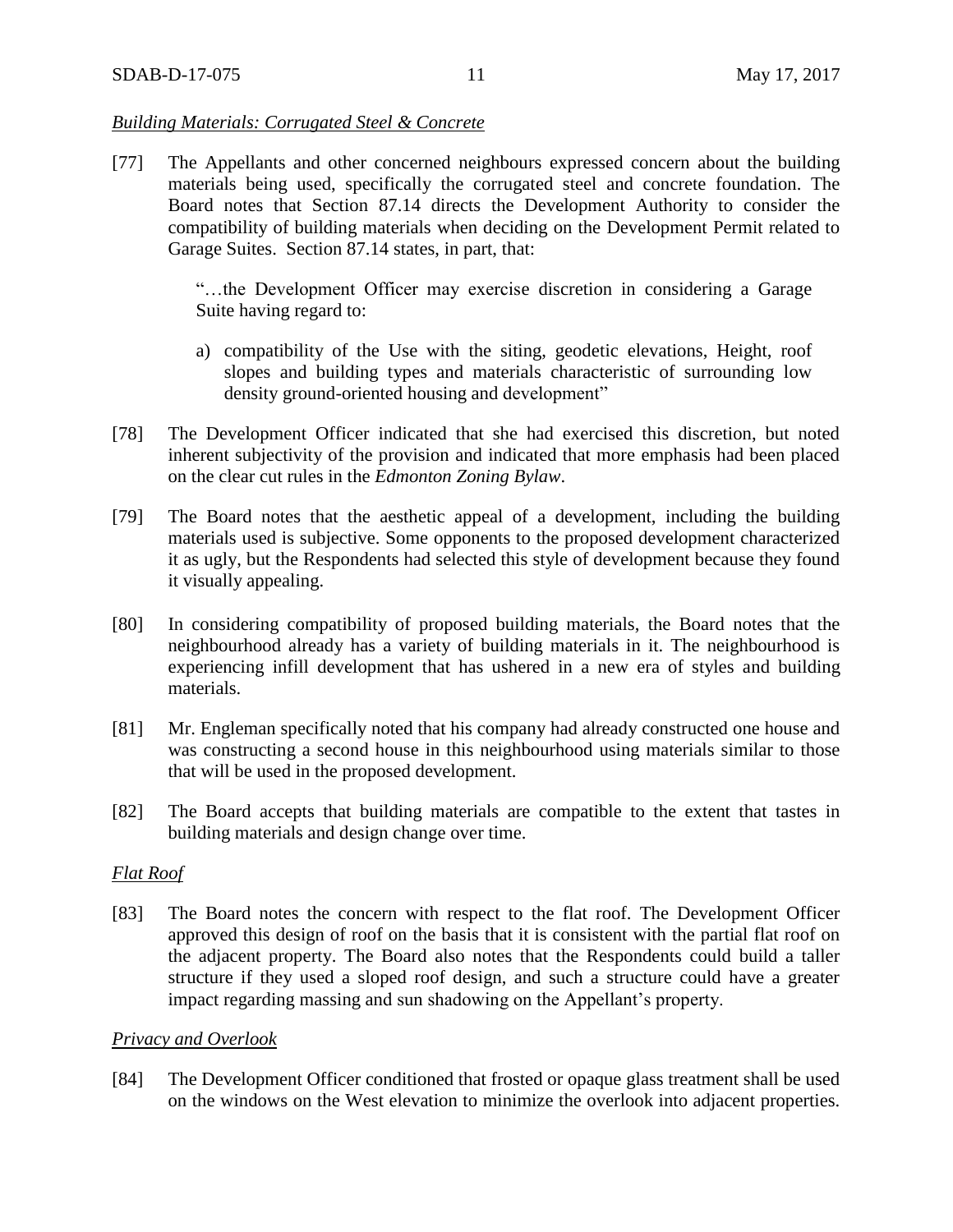The Board has adopted this condition as part of its decision.

[85] Additionally, the Board has conditioned that Privacy Screening must be installed on the south and northwest portions of the second-floor entranceway to minimize the overlook into adjacent properties.

## *Development Officer's Recommended Revisions to Permit*

- [86] The Board has accepted the Development Officer's submission regarding:
	- *i)* the inconsistency between the dimensions on the Development Permit and the dimensions in the plans submitted by the Applicants, and
	- *ii)* the absence of the Demolition Permit for the existing Accessory building.
- [87] The Board has revised the Development Permit to correct these two issues with the Development Permit.

Ms. A. Lund, Presiding Officer Subdivision and Development Appeal Board

Board Members Present: Mr. N. Somerville; Mr. A. Peterson; Mr. R. Hachigian; Mr. R Handa